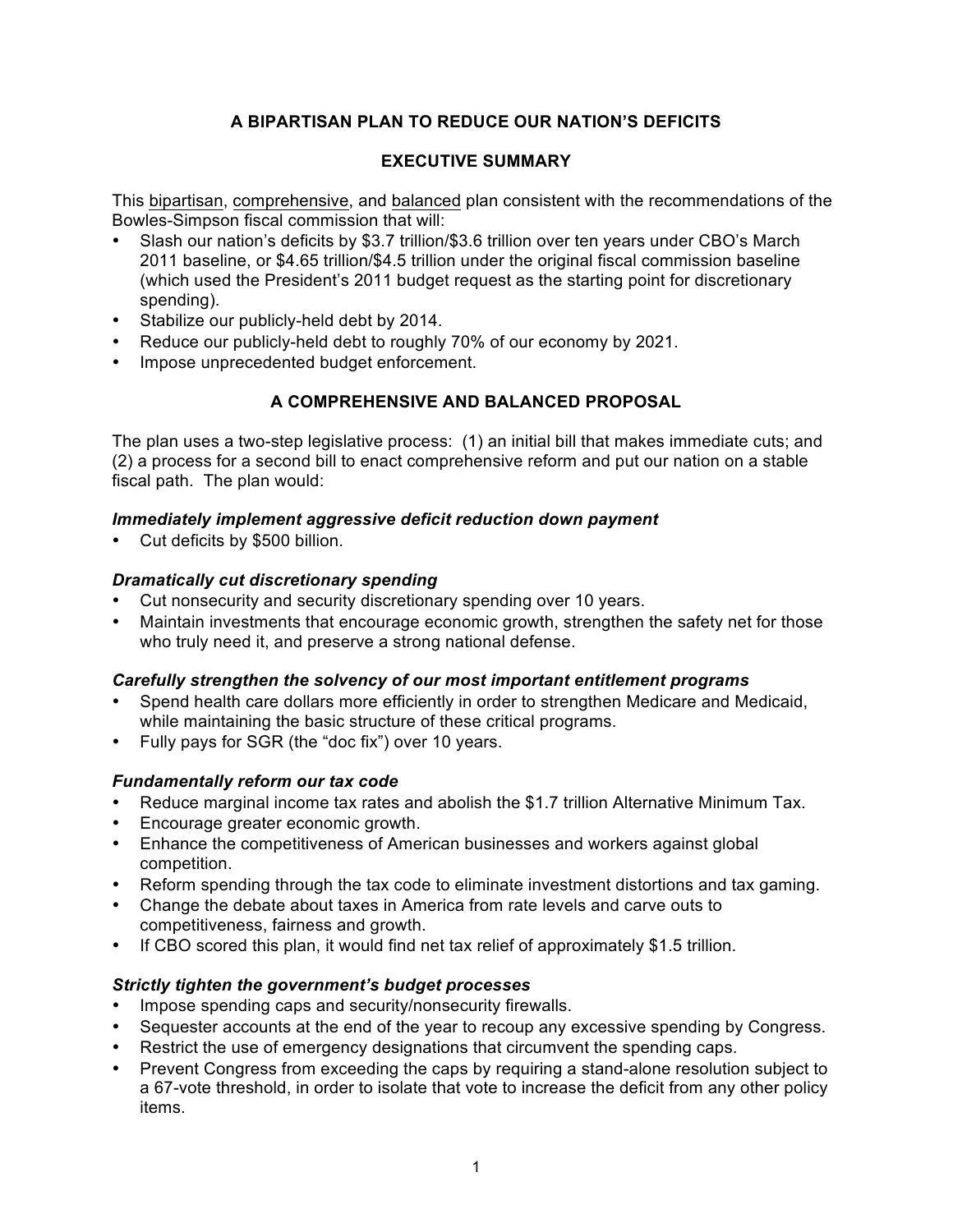### *Reform Social Security for future generations*

- Ensure 75-year solvency of Social Security and provide for a decennial review of the program to ensure it remains solvent.
- Reform Social Security on a separate track, isolated from deficit reduction any savings from the program must go towards solvency.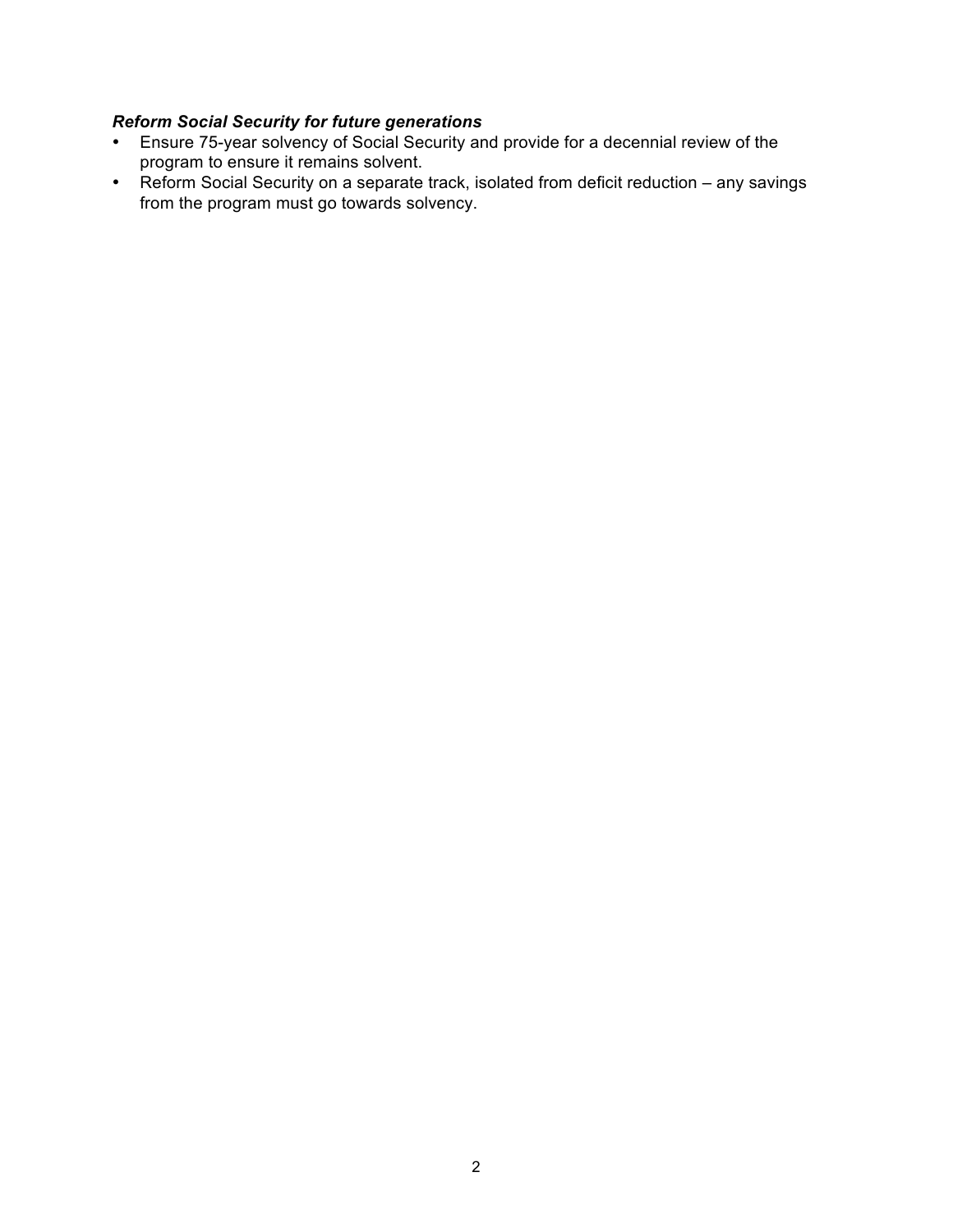## **AN AGGRESSIVE PLAN THAT INVOLVES THE WHOLE CONGRESS**

The plan would be implemented through an open, aggressive two-step legislative process led by committees of jurisdiction and involving the American people by:

#### *Enacting a \$500 billion down payment that would secure immediate deficit savings, while establishing a fast track process for the committees in Congress to specify further savings*

- Impose statutory discretionary spending caps through 2015.
- Implement numerous budget process reforms.
- Shift to the chained-CPI (a more accurate measure of inflation) government-wide starting in 2012, along with the following specifications for Social Security: (1) exempt SSI from the shift for five years, and then phase in the shift over the next five years; and (2) provide a minimum benefit equal to 125% of the poverty line for five years. (*According to CBO, the shift to chained-CPI would result in the annual adjustment growing, on average, about 0.25 percentage points per year slower than the current CPI.*)
- Repeal the CLASS Act.
- Enact concrete policy changes that lock-in additional savings, including freezing Congressional pay and selling unused federal property.
- Require GAO and the Department of Labor to report to Congress on establishing a more effective unemployment insurance trigger.

#### *Enacting a comprehensive deficit reduction plan that includes discretionary and entitlement savings as well as fundamental tax reform*

- Require committees to report legislation within six months that would deliver real deficit savings in entitlement programs over 10 years as follows:
	- Finance would permanently reform or replace the Medicare Sustainable Growth Rate formula (\$298 billion) and fully offset the cost with health savings, would find an additional \$202 billion/\$85 billion in health savings, and would maintain the essential health care services that the poor and elderly rely upon.
	- Armed Services would find \$80 billion.
	- Health, Education, Labor, and Pensions would find \$70 billion.
	- Homeland Security and Government Affairs would find \$65 billion.
	- Agriculture would find \$11 billion while protecting the Supplemental Nutrition Assistance Program.
	- Commerce would find \$11 billion.
	- Energy would find \$6 billion and may propose additional policies to generate savings that would be applied to the infrastructure deficit or to reduce the deficit.
	- Judiciary would find an unspecified amount through medical malpractice reform.
- Require the Finance Committee to report tax reform within six months that would deliver real deficit savings by broadening the tax base, lowering tax rates, and generating economic growth as follows:
	- Simplify the tax code by reducing the number of tax expenditures and reducing individual tax rates, by establishing three tax brackets with rates of 8–12 percent, 14–22 percent, and 23–29 percent.
	- Permanently repeal the \$1.7 trillion Alternative Minimum Tax.
	- Tax reform must be projected to stimulate economic growth, leading to increased revenue.
	- Tax reform must be estimated to provide \$1 trillion in additional revenue to meet plan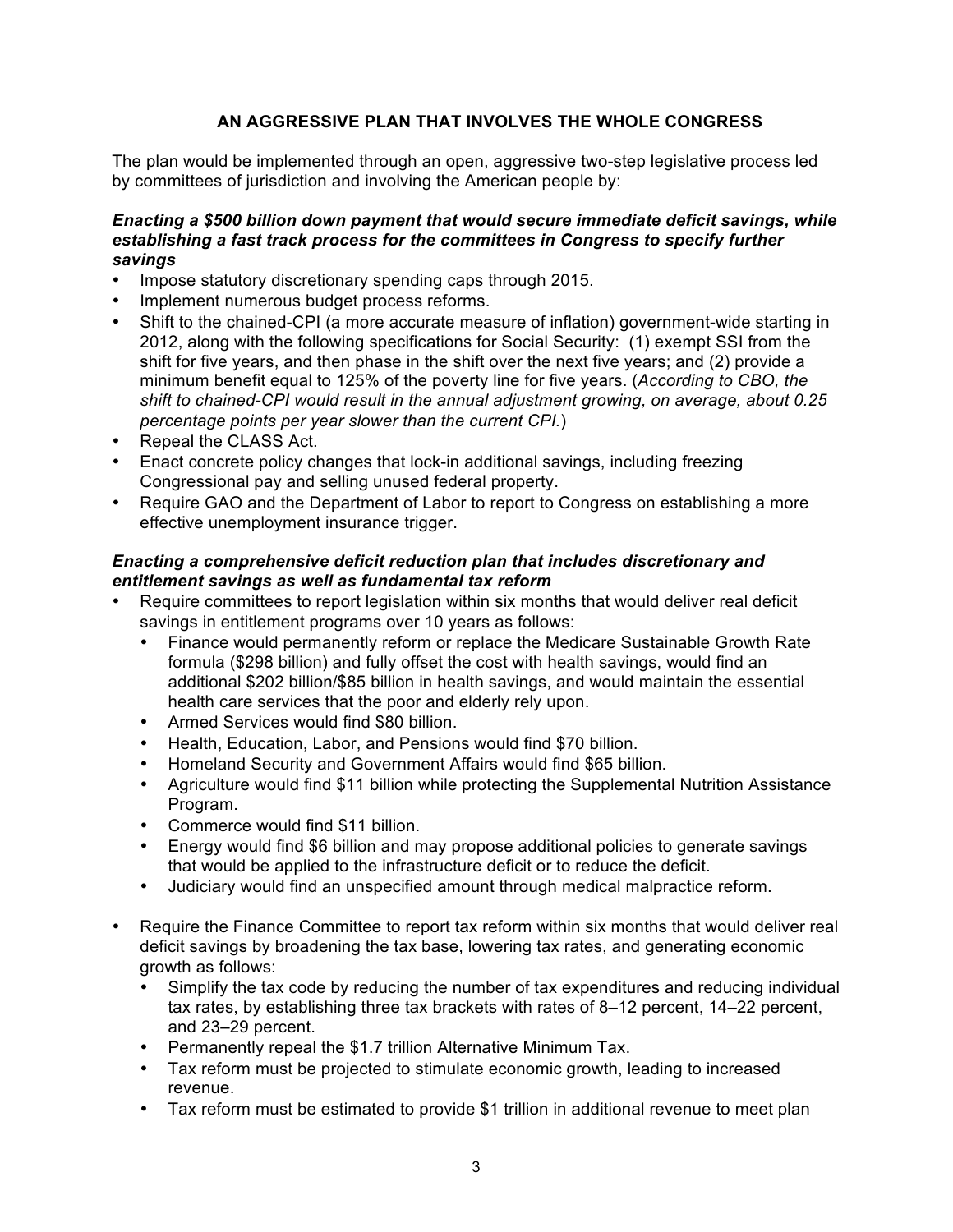targets and generate an additional \$133 billion by 2021, without raising the federal gas tax, to ensure improved solvency for the Highway Trust Fund.

- If CBO scored this plan, it would find net tax relief of approximately \$1.5 trillion.
- To the extent future Congresses find that the dynamic effects of tax reform result in additional revenue beyond these targets, this revenue must go to additional rate reductions and deficit reduction, not to new spending.
- Reform, not eliminate, tax expenditures for health, charitable giving, homeownership, and retirement, and retain support for low-income workers and families.
- Retain the Earned Income Tax Credit and the Child Tax Credit, or provide at least the same level of support for qualified beneficiaries.
- Maintain or improve the progressivity of the tax code.
- Establish a single corporate tax rate between 23 percent and 29 percent, raise as much revenue as the current corporate tax system, and move to a competitive territorial tax system.
- Require the Budget Committee to report legislation within six months that would:
	- Extend discretionary caps and enforcement mechanisms through 2021.
	- Ensure Congressional action to reduce the deficit if the debt-to-GDP ratio after 2015 has not stabilized.
	- Review total federal health care spending starting in 2020 with a target of holding growth to GDP plus one percent per beneficiary and require action by Congress and the President if exceeded.
	- Achieve program integrity savings of \$26 billion in entitlement programs to curb fraud, abuse, and other wasteful spending government-wide.
	- Create a working group to provide updated budget concepts for CBO and OMB.
- Provide expedited floor consideration for a consolidated bill meeting these instructions:
	- If any committee fails to report entitlement program savings, impose across the board cuts to programs in that committee's jurisdiction as necessary to achieve the required savings. To protect programs that benefit low income families, exempt from across the board cuts those most in need.
		- Allow a group of at least five senators from each party to introduce a resolution in lieu of the non-reporting committee.
		- If a resolution receives 60 votes on the floor, those recommendations will be added to the comprehensive bill.
		- If the Senate does not agree to those recommendations, the comprehensive bill cannot come to the floor under the special procedures established in the first (down payment) bill.
	- Bar substitute floor amendments that upset the revenue/spending balance or any amendments that make the deficit worse, but place no other limits on debate or the substance of amendments.
	- Allow the Majority Leader and Minority Leader to limit debate and the number of amendments, or impose other substantive restrictions by agreement, so that the Leaders can manage the bill with a process that satisfies 60 Senators and the process cannot be held up by a small group on either side. If the Leaders cannot agree, the bill is considered under the regular order.
	- Hold any such comprehensive bill that receives 60 votes at the desk pending consideration of the Social Security bill.